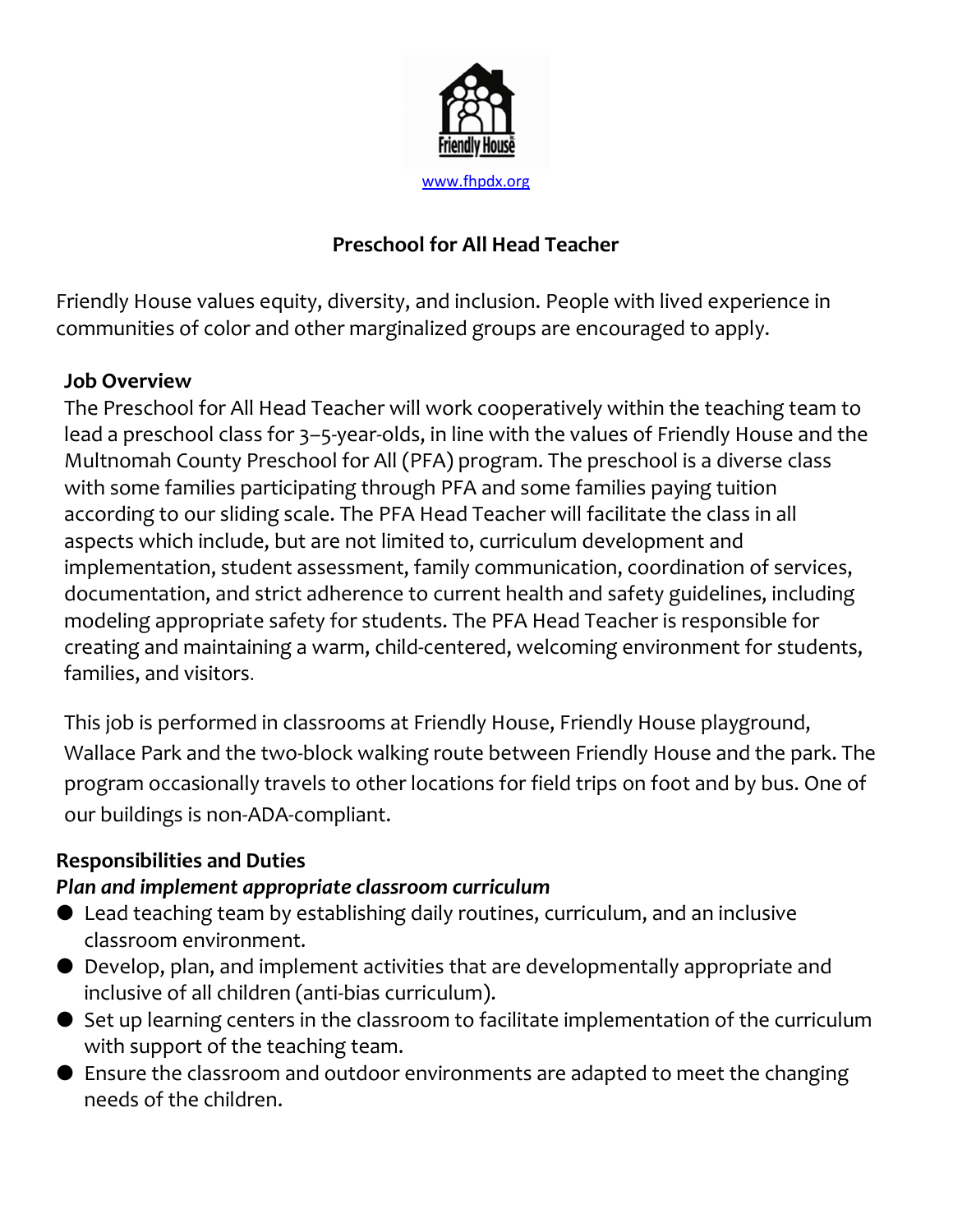#### Classroom management

- Develop a classroom schedule and routines that are predictable for the students with flexibility to accommodate the individual needs of all children in the class.
- Engage students experiencing big emotions using Positive Behavioral Intervention and Supports strategies.
- Using current health guidance, strictly adhere to and model all health and safety practices including but not limited to handwashing, cleaning of space, and sanitation of materials.

#### Individualization

- With families, establish individual goals for each student, plan activities that are designed to support the goals created, and track the progress students are making.
- Provide a balance of child and adult-led activities that allow children to develop skills as outlined in their individual goals.

### Involve families in the educational planning for their children

- Establish working relationships with families through weekly written newsletters, familyteacher conferences (three times per year) and daily contact.
- Share progress toward individualized goals of children with the families through daily check-in and family/teacher conferences.
- Assist families in gaining awareness of child development and positive approaches to guiding children.

### Coordination of services

- Participate in PFA coaching meetings.
- Participate in preschool team meetings to discuss needs of students and individualized modifications to curriculum and preschool environments.
- Participate in multidisciplinary team meetings, as invited, to discuss concerns about children and families.
- Work closely with therapists and MECP (Multnomah Early Childhood Program) specialists to support students with special needs.

#### Documentation and reporting

- Complete ongoing assessments through consistent observations of children engaged in an assortment of activities with a variety of materials and people.
- Maintain accurate record keeping and report information as requested.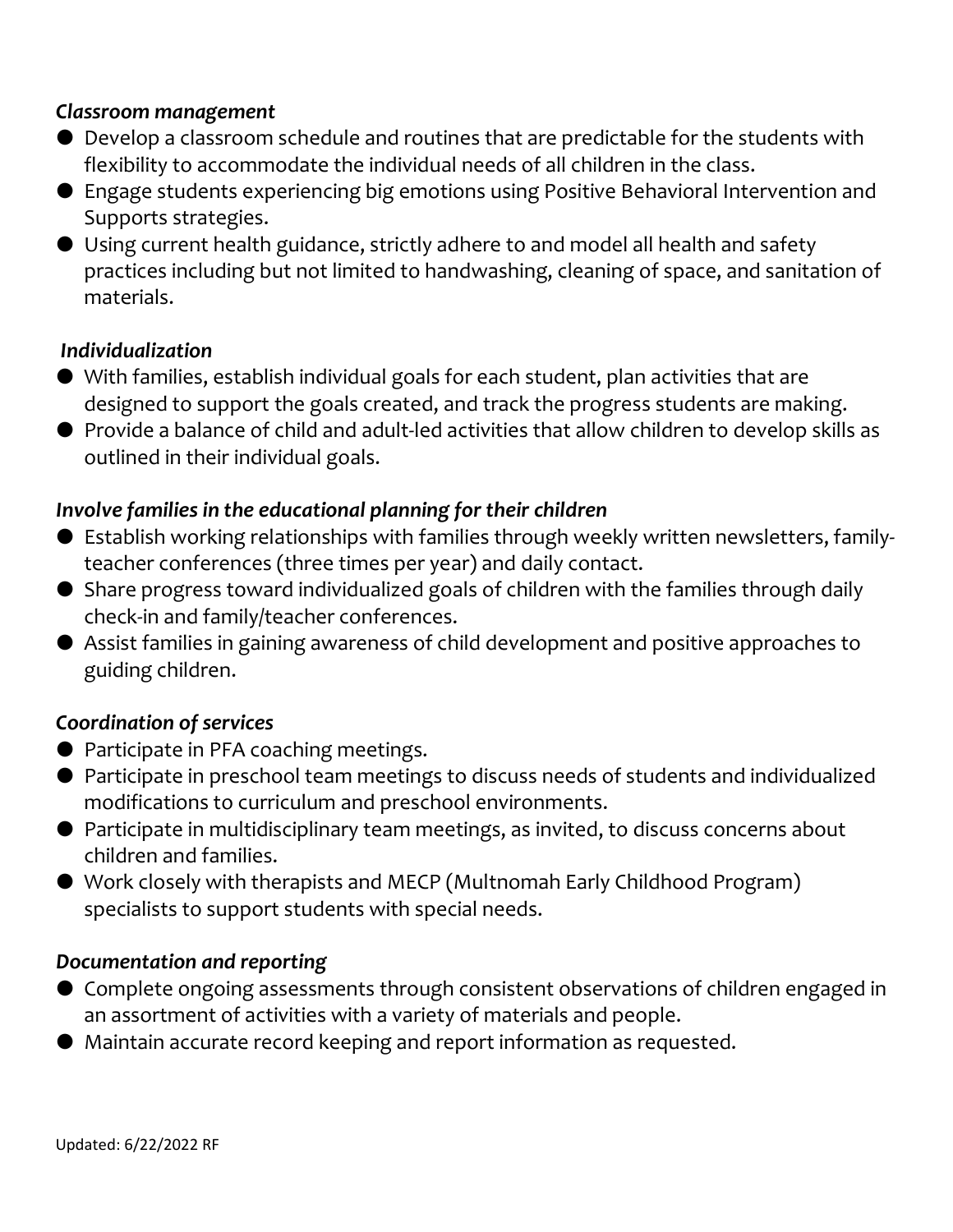## Communication with preschool team and organization

- Meet weekly with preschool team, provide guidance on individual goals for students, weekly curriculum, and lesson plans.
- Work closely with the teaching team and Children's Programs Director on family and/or child concerns.
- Check and respond to email and voicemail daily.
- Establish rapport and professional relationships with other staff and programs.

## Qualifications

- 1. A bachelor's degree in Early Childhood Education (ECE) or Child Development; OR a related degree with coursework that includes 30 quarter/20 semester college credits in ECE, Child Development, Elementary Education, or Special Education; and 3 years of experience teaching 3–5-year-old children in an early childhood education setting; and STEP 8.5 or higher on the Oregon Registry or equivalent combination of education and experience.
- 2. Must be registered in the Child Care Division Central Background Registry.
- 3. Must be 18 years of age or older.
- 4. Must obtain a Food Handlers Card, and First Aid/CPR Certifications within 60 days of employment.
- 5. Must take a Recognizing and Reporting Child Abuse and Neglect class within 60 days of employment.
- 6. Physical requirements include the ability to:
	- o routinely lift 50 pounds.
	- o bend, stoop, twist and sit on the floor with children.
	- o run after children.

### Requirements

# Knowledge of:

- General principles and best practices of early childhood education.
- Anti-bias curriculum and developmentally appropriate curricula for preschoolers.
- Social-emotional support curriculum (Positive Behavior Interventions and Supports or similar).
- Office of Childcare rules for preschool programs.
- Friendly House's mission, vision, and values.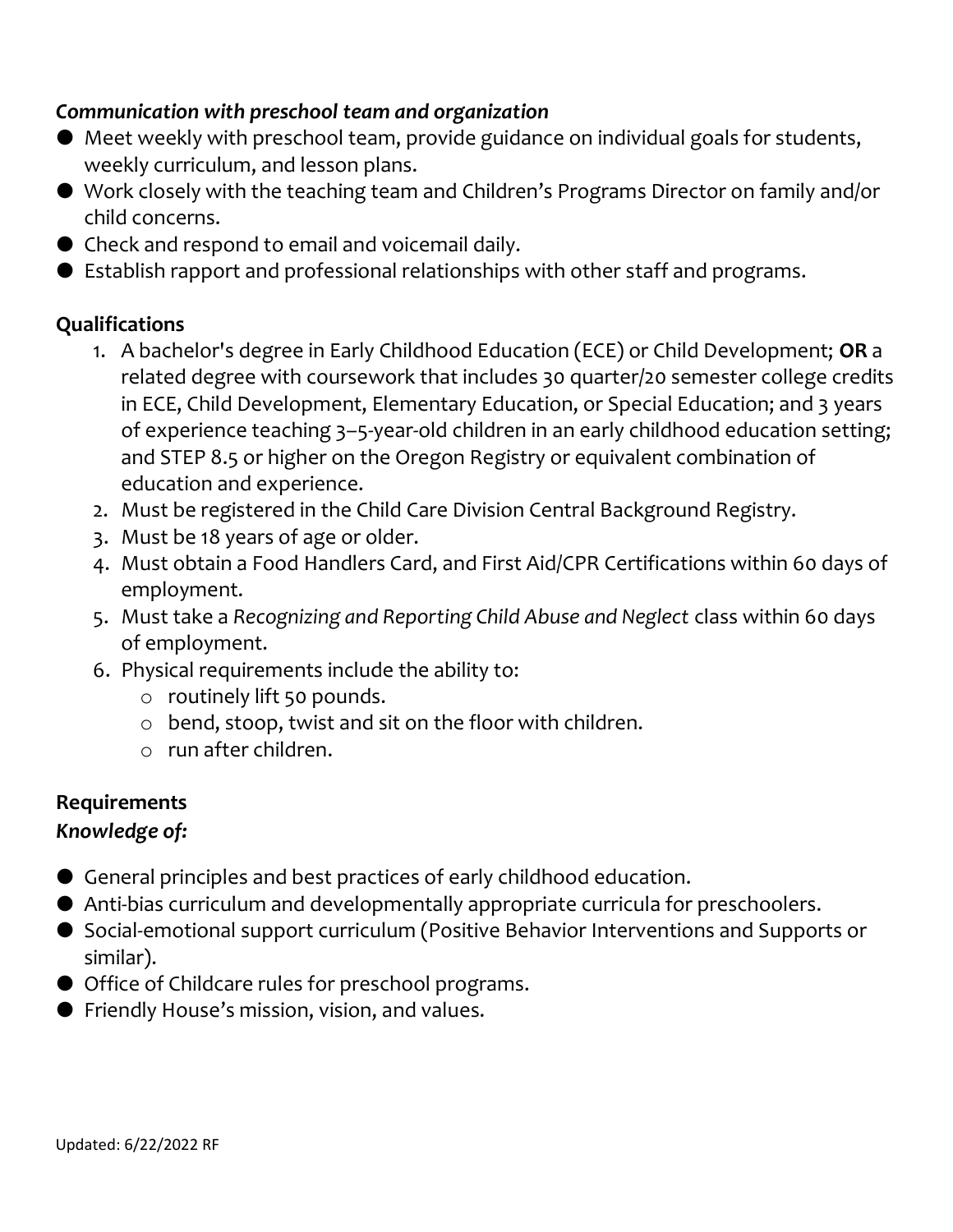### Skills:

- Excellent oral and written communication skills with adults and children.
- Talents or areas of expertise that can be shared through class curriculum.
- Good organizational and time management skills.

## Ability to:

- Lead preschool teaching team's implementation of curriculum, observations, developmental assessments, and individualized skill development for students.
- Supervise children in an appropriate, positive manner.
- Actively participate in activities with preschool-aged children.
- Incorporate Friendly House mission, vision, and values into your work life.
- Work cooperatively with preschool and after school teams and all Friendly House staff members, understanding that all programs support the fulfillment of the mission.
- Work independently with little supervision.
- Maintain confidentiality.
- Be culturally responsive.

# **Benefits**

Health and dental package valued at \$5,000/year and up to a 4% employer match on employee contributions to our 403(b) retirement plan, paid vacation, sick leave, and holidays (prorated based on FTE). Free access to day camps for employees' children ages 5– 12 (winter, spring break, and summer camp), as well as free after-school care for children ages 5–12. At least a 50% discount on preschool fees for children ages 3–5 who meet all other enrollment eligibility. Steeper discounts will be made available for families who qualify for scholarships. A Friendly House fitness membership and discounts on some activities are also provided.

# Send resume and cover letter (required) to: Email (PDF preferred):

hr@fhpdx.org

# Mail:

Hiring Manager Friendly House, Inc. 2617 NW Savier St. Portland, OR, 97210

Updated: 6/22/2022 RF